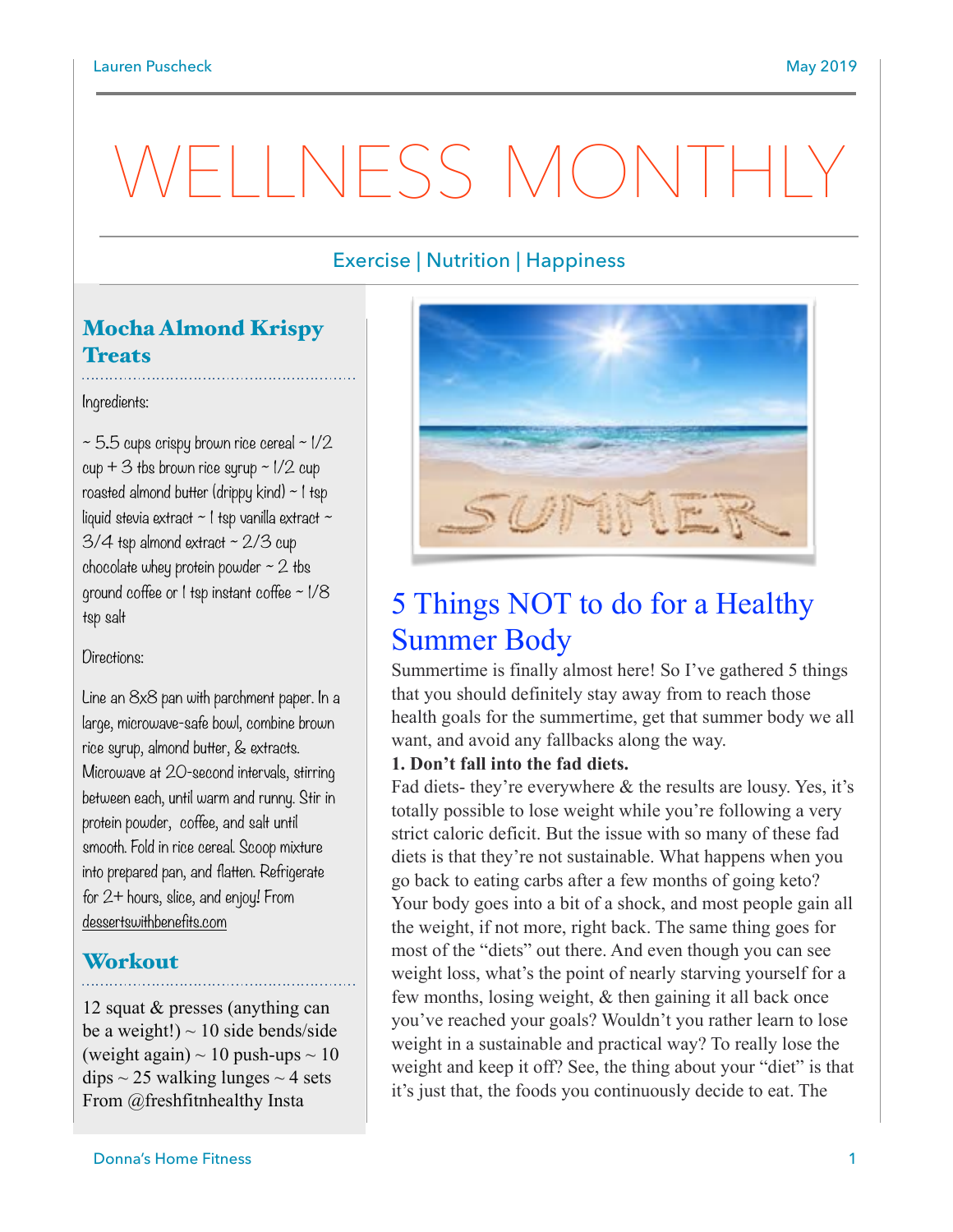## **Paleo Chocolate Chunk Cookies**

## **Ingredients:**

- $\sim$  1 egg, slightly beaten
- ~ 1 tsp vanilla extract
- ~ 1/4 cup coconut oil, melted and cooled
- $\sim$  1/2 cup coconut sugar
- ~ 1 cup almond flour
- $\sim$  1/4 cup coconut flour
- ~ 1/2 teaspoon baking soda
- ~ 3 oz. dark chocolate, coarsely chopped
- $\sim$  course sea salt, for sprinkling, optional

## **Directions:**

Preheat the oven to 350 degrees F. In a large bowl, add in beaten egg, coconut oil, coconut sugar, & vanilla extract (make sure the coconut oil is cool!). Next, add in almond flour, coconut flour, & baking soda, mixing well to combine & form a dough. Fold in dark chocolate chunks. Use a cookie scoop or large table spoon to drop dough onto ungreased baking sheet. Gently flatten the dough with your hand. Bake for 11-13 minutes or until edges are slightly golden brown. Sprinkle with coarse sea salt & allow to cool on a cookie sheet for 10 minutes before transferring to a wire rack to finish cooling. Makes 12 cookies. From [ambitiouskitchen.com](http://ambitiouskitchen.com)

lifestyle & diet that you truly follow every day is what's truly going to help you reach your goals.

## **2. Don't be too hard on yourself.**

We all make mistakes sometimes,  $\&$  it's best to embrace those mistakes, learn from them & own them. This is not just about a destination, it's a journey. It's not a pass or fail exam like school. The only way you fail is if you give up and go off the deep end because you've made up in your mind that "you've failed" Get that outta your head right now! If at any time we slip up, know that it's okay and it's to be expected. The key is to be able to know why they happened and how we can improve in the future. A good way of not being too hard on yourself is to celebrate the small wins! Lost 1 pound? Maybe take a bubble bath to celebrate. Whatever it may be, don't get hung up on the things that didn't go right. Know that there are many more things that lay ahead that will go right, and focus on that.

## **3. Don't only focus on the physical or the number.**

Don't get so caught up in having the "perfect summer body" (whatever that means), that you totally forget about mental, emotional, and spiritual health & growth. Of course, we all want to look and feel great while we're sunbathing on a nice warm beach this summer. But what's more important than that, is how we FEEL about ourselves, & the way we treat our mind and bodies. Put in the work to reach your summertime goals through eating nutritiously & moving that precious body of yours, but don't neglect any other aspects of your health while doing it. Do things to recharge & make you feel good & at peace with yourself & your surroundings, such as forming a morning routine. Find a deeper WHY than just the number on the scale. Finding a deeper why will keep you feeling motivated much more than a weight focus, and it will keep you going even on the hard days.

#### **4. Don't take advice from the wrong people.**

It seems like everyone these days wants to put in their two cents when offering nutrition and healthy advice. When you hear people talk about the latest fad foods, diets, and don't eat this, or only eat that, BE CAREFUL. Most of the time those people have no idea what they're talking about. Though their intentions might be good, a lot of times people just repeat the false advertisements they see on social media and think that it's the one solution to all of their problems… & it's not. So be very wary of what you decide to listen to, take everything with a grain of salt, & do your own research to find out what really